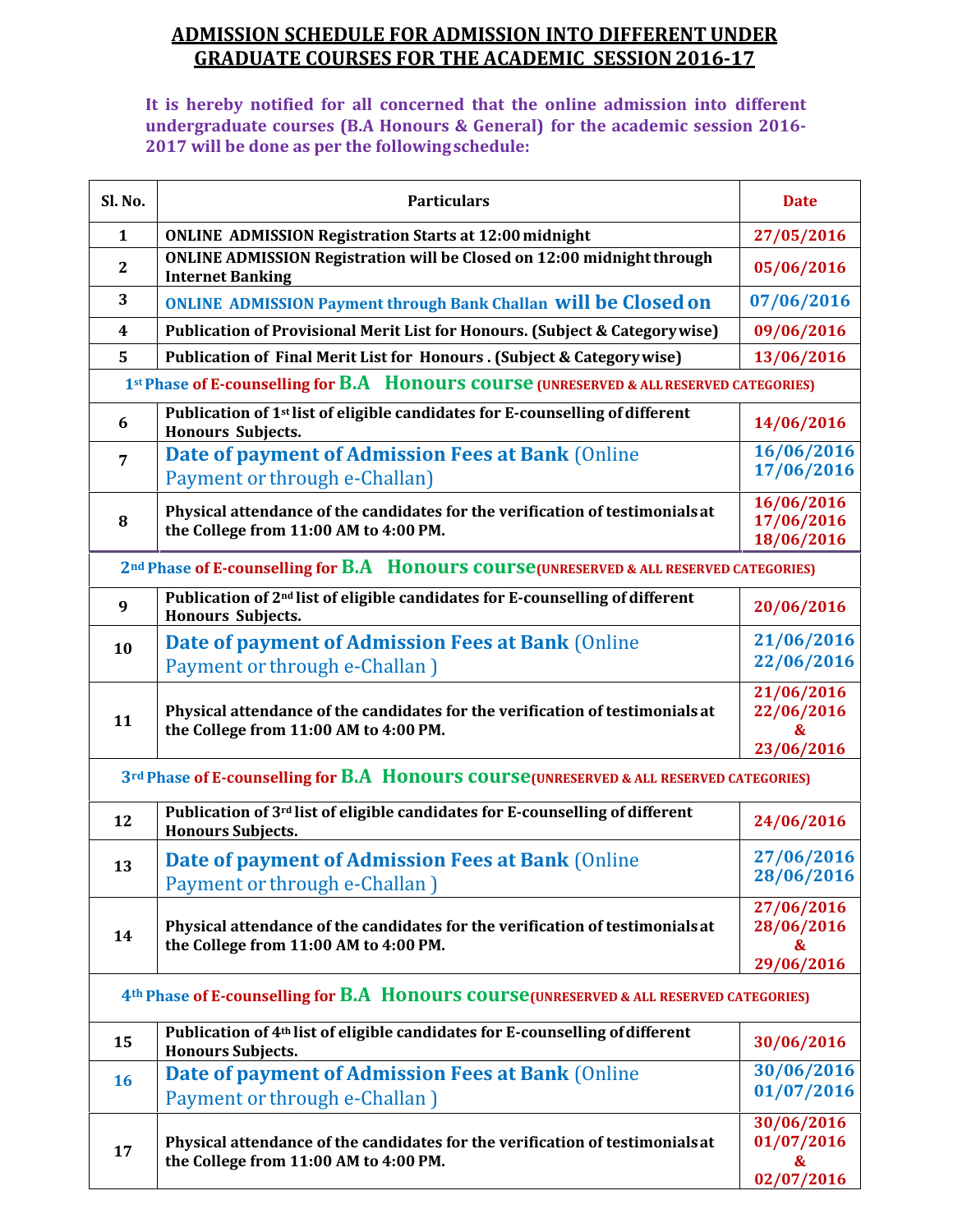|    | 5th Phase of E-counselling for B.A Honours course (UNRESERVED & ALL RESERVED CATEGORIES)                              |                      |
|----|-----------------------------------------------------------------------------------------------------------------------|----------------------|
| 18 | Publication of 5 <sup>th</sup> list of eligible candidates for E-counselling of different<br><b>Honours Subjects.</b> | 04/07/2016           |
|    |                                                                                                                       | 04/07/2016           |
| 19 | Date of payment of Admission Fees at Bank (Online<br>Payment or through e-Challan)                                    | 05/07/2016           |
|    | Physical attendance of the candidates for the verification of testimonials at                                         | 04/07/2016           |
| 20 | the College from 11:00 AM to 4:00 PM.                                                                                 | 05/07/2016           |
|    |                                                                                                                       | 07/07/2016           |
|    | 6th Phase of E-counselling for B.A Honours course (UNRESERVED & ALL RESERVED CATEGORIES)                              |                      |
| 21 | Publication of 6th list of eligible candidates for E-counselling of different<br><b>Honours Subjects.</b>             | 08/07/2016           |
| 22 | Date of payment of Admission Fees at Bank (Online                                                                     | 08/07/2016           |
|    | Payment or through e-Challan)                                                                                         | 11/07/2016           |
|    |                                                                                                                       | 08/07/2016           |
| 23 | Physical attendance of the candidates for the verification of testimonials at                                         | 11/07/2016           |
|    | the College from 11:00 AM to 4:00 PM.                                                                                 | 12/07/2016           |
|    | 7th Phase of E-counselling for B.A Honours course (UNRESERVED & ALL RESERVED CATEGORIES)                              |                      |
| 24 | Publication of 7 <sup>th</sup> list of eligible candidates for E-counselling of different<br><b>Honours Subjects.</b> | 13/07/2016           |
| 25 | Date of payment of Admission Fees at Bank (Online                                                                     | $\frac{13}{07}/2016$ |
|    | Payment or through e-Challan)                                                                                         | 14/07/2016           |
|    |                                                                                                                       | 13/07/2016           |
| 26 | Physical attendance of the candidates for the verification of testimonials at                                         | 14/07/2016           |
|    | the College from 11:00 AM to 3:00 PM.                                                                                 | 15/07/2016           |
|    | 8th Phase of E-counselling for B.A Honours course (UNRESERVED & ALL RESERVED CATEGORIES)                              |                      |
| 27 | Publication of 8th list of eligible candidates for E-counselling of different                                         | 16/07/2016           |
|    | <b>Honours Subjects.</b>                                                                                              |                      |
| 28 | Date of payment of Admission Fees at Bank (Online                                                                     | 16/07/2016           |
|    | Payment or through e-Challan)                                                                                         | 18/07/2016           |
|    |                                                                                                                       | 16/07/2016           |
| 29 | Physical attendance of the candidates for the verification of testimonials at                                         | 18/07/2016           |
|    | the College from 11:00 AM to 4:00 PM.                                                                                 | 19/07/2016           |
|    | 9th Phase of E-counselling for B.A Honours course (UNRESERVED & ALL RESERVED CATEGORIES)                              |                      |
| 30 | Publication of 9th list of eligible candidates for E-counselling of different<br><b>Honours Subjects.</b>             | 20/07/2016           |
|    |                                                                                                                       | 20/07/2016           |
| 30 | Date of payment of Admission Fees at Bank (Online                                                                     | 21/07/2016           |
|    | Payment or through e-Challan)                                                                                         |                      |
|    |                                                                                                                       | 20/07/2016           |
| 31 | Physical attendance of the candidates for the verification of testimonials at                                         | 21/07/2016           |
|    | the College from 11:00 AM to 4:00 PM.                                                                                 | 22/07/2016           |
|    |                                                                                                                       |                      |
|    | 10th Phase of E-counselling for B.A HONOUITS COUITS CUNRESERVED & ALL RESERVED CATEGORIES)                            |                      |
| 32 | Publication of 10 <sup>th</sup> list of eligible candidates for E-counselling of<br>different Honours Subjects.       | 23/07/2016           |
|    | Date of payment of Admission Fees at Bank (Online                                                                     | 25/07/2016           |
| 33 | Payment or through e-Challan)                                                                                         | 26/07/2016           |
|    |                                                                                                                       | 25/07/2016           |
|    |                                                                                                                       |                      |
|    |                                                                                                                       |                      |
| 34 | Physical attendance of the candidates for the verification of testimonials at                                         | 26/07/2016           |
|    | the College from 11:00 AM to 4:00 PM.                                                                                 | 27/07/2016           |